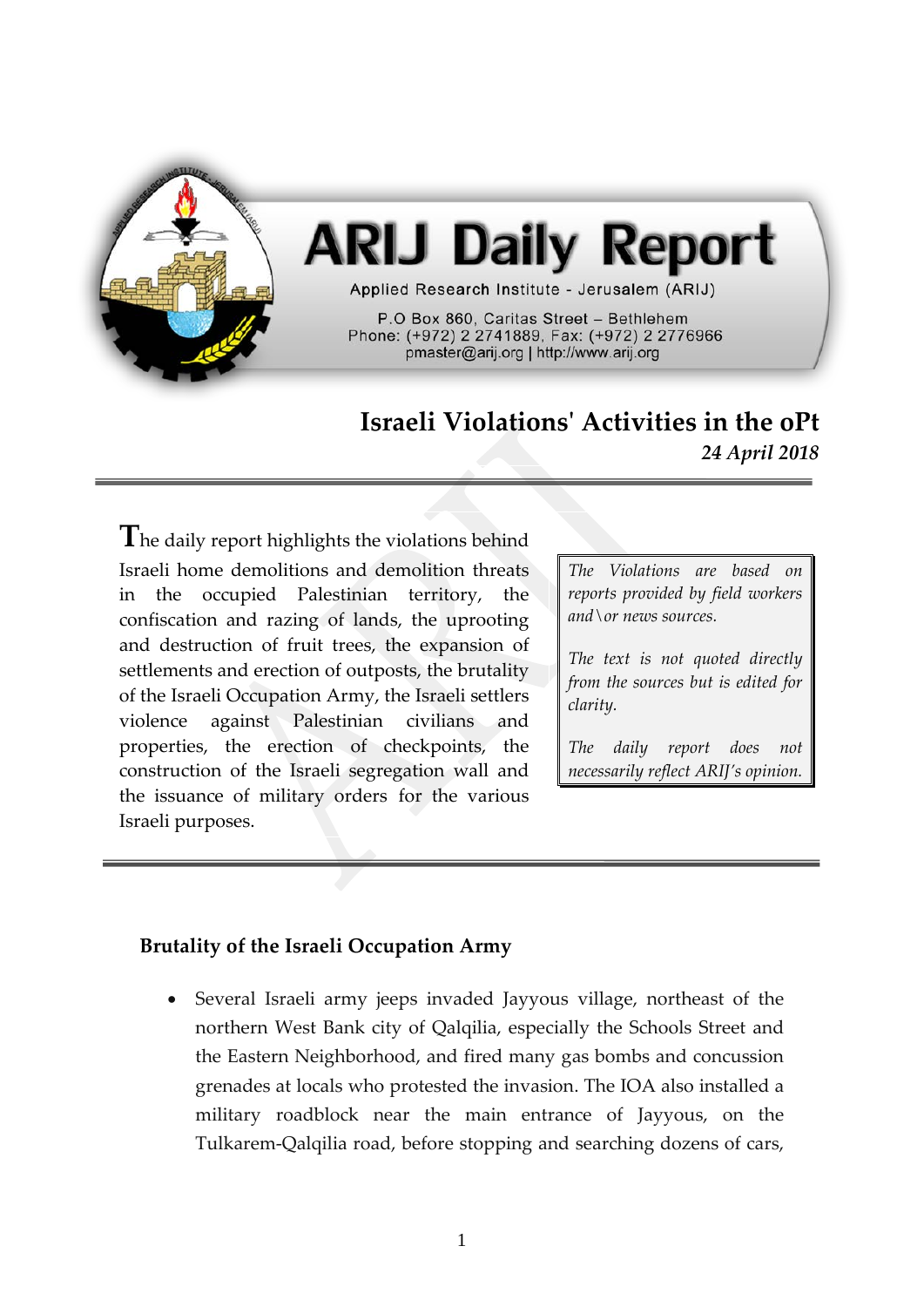and interrogated many Palestinians while inspecting their ID cards. (IMEMC, WAFA 24 April 2018)

• The Israeli occupation Army (IOA) invaded Beit Sahour city, Hindaza and Janata area, east of the city, and searched several homes. (IMEMC 24 April 2018)

## **Israeli Arrests**

- The Israeli occupation Army (IOA) summoned two Palestinians from Halhul village north of Hebron city to interview the Israeli Intelligence Police at the Gush Etzion Detention center. The two were identified as Yahya Sadeq Jahshan, 18, and Muhammad Issa Zama'ra, 19. (WAFA 24 April 2018)
- The Israeli occupation Army (IOA) set up a military checkpoint at Hebron's northern entrance, and at the entrance of Sair village northeast of Hebron. The IOA stopped Palestinian vehicles and checked Palestinians' ID cards. (WAFA 24 April 2018)
- 500 Palestinian detainees held in Israeli prisons under administrative detention (without charge or trial) are continuing their open-ended boycott of Israeli military courts for the 68th consecutive day. The detainees staged the strike in protest of their illegal detention, as well as due to the increasing use of administrative detention orders by Israeli authorities. (IMEMC 24 April 2018)
- The Israeli occupation Army (IOA) detained at dawn, the Dean of Students of Bethlehem University from his home in the Saff Street, in the center of Bethlehem city. The IOA stormed and ransacked the home of Mahmud Mohammad Hammad, 47, and detained him. (IMEMC 24 April 2018)
- The Israeli occupation Army (IOA) invaded 'Azzoun town, east of the northern West Bank city of Qalqilia, searched homes and detained Omar Abu Haniyya, in his twenties. (IMEMC 24 April 2018)
- The Israeli occupation Army (IOA) invaded at dawn, Silwan town, south of the Al-Aqsa Mosque, searched homes and detained a child, identified as Mohammad Samer Sarhan, 14. (IMEMC 24 April 2018)
- The Israeli occupation Army (IOA) invaded homes in the al-'Isawiya town, and detained two young men, identified as Mohammad Soheib Moheisin, and Husam Sameeh Oleyyan. (IMEMC 24 April 2018)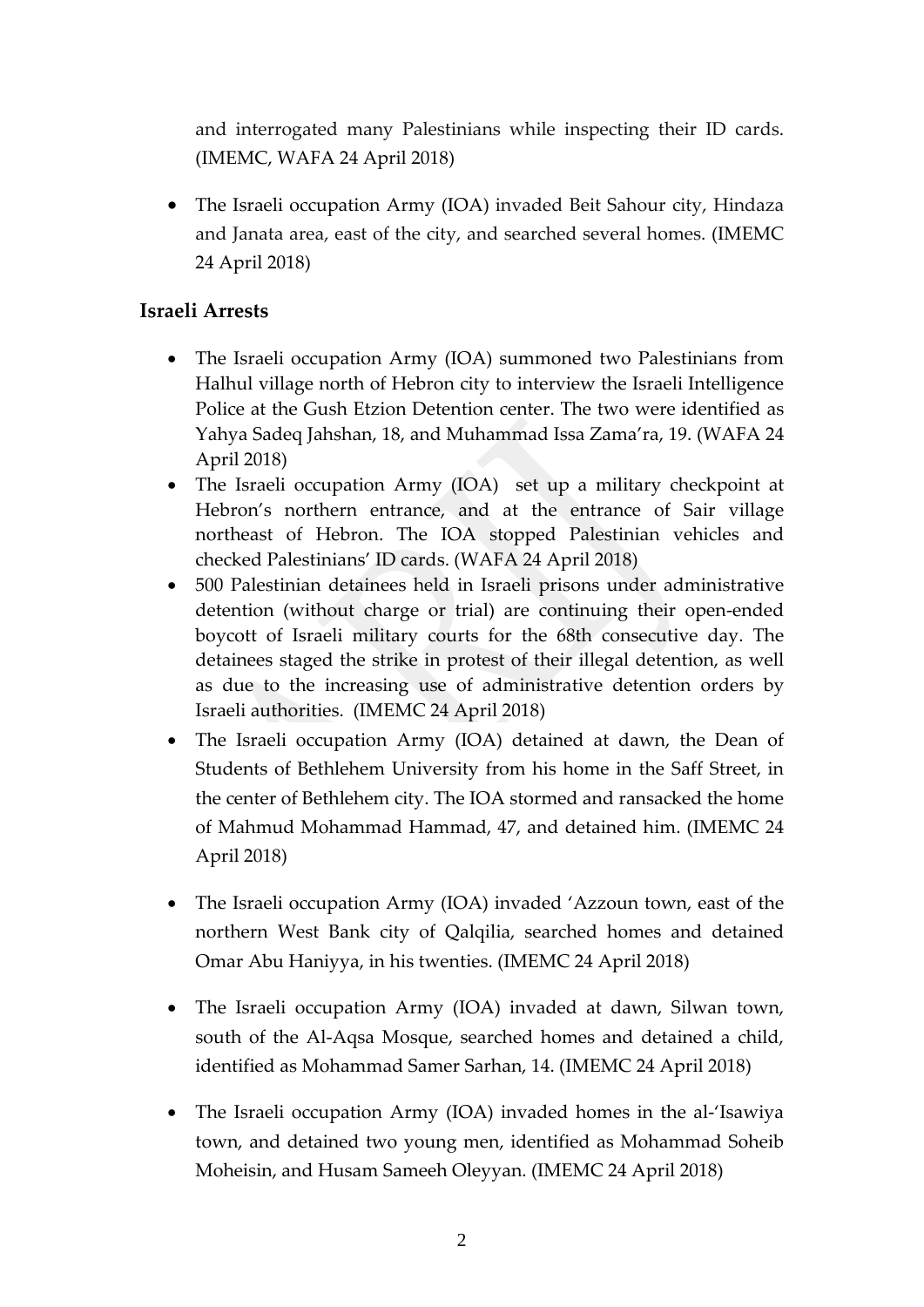- The Israeli occupation Army (IOA) detained three children identified as Tareq Firas Mohammad, 15, Yousef Khalil Mustafa, 15, and Ala' Hamdan, 16, from their homes in al-'Isawiya town. (SILWANIC 24 April 2018)
- The Israeli occupation Army (IOA) detained Rashid Resheq, 19, and Khaled as-Sokhon, in al-Wad Street, and Abdullah al-Jolani, from Aqbat as-Saraya, in the Old City of Jerusalem. (IMEMC 24 April 2018)
- The Israeli occupation Army (IOA) summoned four of Al Aqsa Mosque Guards for interrogation at Al Qeshla detention center in Jerusalem city. The four Palestinians have been identified as Fadi Illian, Khaleel Al Tarhuni, Arafat Najeeb and Luai Abu As Saed. (WAFA 24 April 2018)

#### **Home Demolition & Demolition threats**

- The Israeli occupation Army (IOA) demolished a Palestinian-owned house using dynamite in the city of Jenin. The house belonged to Ahmad Jamal al-Qumbaa, a prisoner in Israeli jails. The bombing of the house has led up to the damaging of four nearby houses. The IOA were accompanied by a bulldozer and experts who attempted to blew up the house and failed in the first time, then put more explosives inside of it blew it up. Clashes also broke out between youths and Israeli forces during the army raid of Jenin. The IOA fired rubber bullets and tear gas at the Palestinian youths causing one injury from a rubber bullet and several cases of suffocation from tear gas inhalation. Members of the Qumbaa' family had left their house almost 10 days ago after the Israeli court issued a decision to be demolished. The family was handed the demolition notice three months ago and they tried to appeal three times and failed. (WAFA 24 April 2018)
- The Israeli occupation Army (IOA) gave out demolition orders and halt construction notices to at least 10 houses in the village of Qalandia, to the north of the occupied city of Jerusalem. The IOA were accompanied by building Inspectors when they gave out the orders and the notices. (WAFA 24 April 2018)

#### **Expansion of settlements**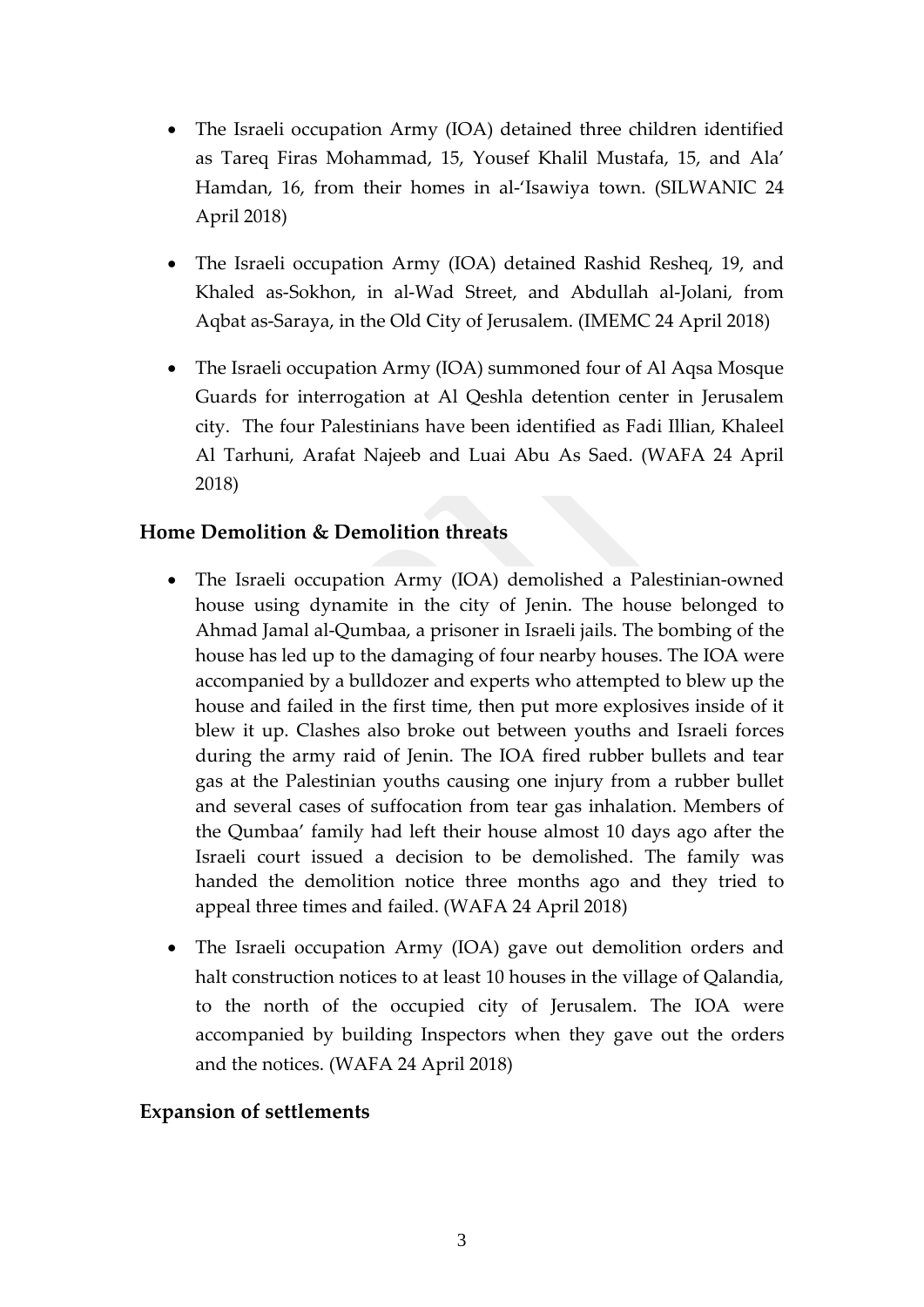• Facts on the ground showed that Israel's investment in the occupied West Bank is much more than the one inside the occupied 1948 borders. Within this context, the Israeli government allocated NIS 417,000,000 for developing settlements in the Dead Sea area, in order to attract more settlers, expand the settlements outside the Green Line and judaize it. According to the above information, the budget is not allocated to save the Dead Sea drought, but to strengthen and support the settlement outside the Green Line, within the so-called "Regional Council Megillot north of the Dead Sea, which means expansion under the slogan of development of tourism and maintenance of road no. 90. In turn, Head of the Tamar Regional Council and a member of Kibbutz Ein Gedi, Dov Latinov, said the decision will serve as a lifeline to save the Dead Sea and to further develop the settlements there, as the sea is an irreplaceable national treasure," after the government decision. The Jordan Valley region is considered part of the Afro-Asian crater pit, one of the lowest in the world, located at a low of about 380 m below sea level. The Palestinian Jordan Valley stretches along the eastern side of the West Bank from Ein Gedi (the Dead Sea) southward to the socalled "Tal Makhkhoz" on the borders of Bisan northward inside the Green Line. And from the Jordan River in the east to the eastern slopes of the West Bank of the Jordan Valley in the west. This area accounts for 28.5% of the West Bank 2,400 sq km. Settlers' profits through investment in the northern Jordan Valley amount to \$ 650,000,000. annually. At the same time, the attacks and violations of the "pay the price gangs" against the Palestinians and their properties escalated under the protection of the occupation government, and silent encouragement from the American administration during the past week. Those terrorist groups carried out several attacks, including attacking the eastern village of Luban, attacking citizens' property and assaulted farmers from the village of Madma during the plowing of their land and forced them to leave using tear gas bombs. Moreover, assaulted the villagers of Al-Tawana in Mafassar Yatta, threw rocks at them, attacking a bus at a school in Yatta, resulted in injuring 13-yearold Ahmed Abu Aram, as well as assaulting students in schools in the Salameh neighborhood in the Old City of Hebron, puncturing 45 vehicles in the village of Burqa east of Ramallah, and cutting down about 100 olive fruitful trees in the village of Burin south of Nablus and 15 others in the Urief village. For their part, settlers launched a campaign on the "Facebook" calling for the killing of Palestinians and slaughter and burn them, calling hospitals maternity sections to cut heads of the recently born babies recently, another said, "we must revenge for every Jew injured or killed. Within the context, the occupation attorney general decided to abandon the confessions of the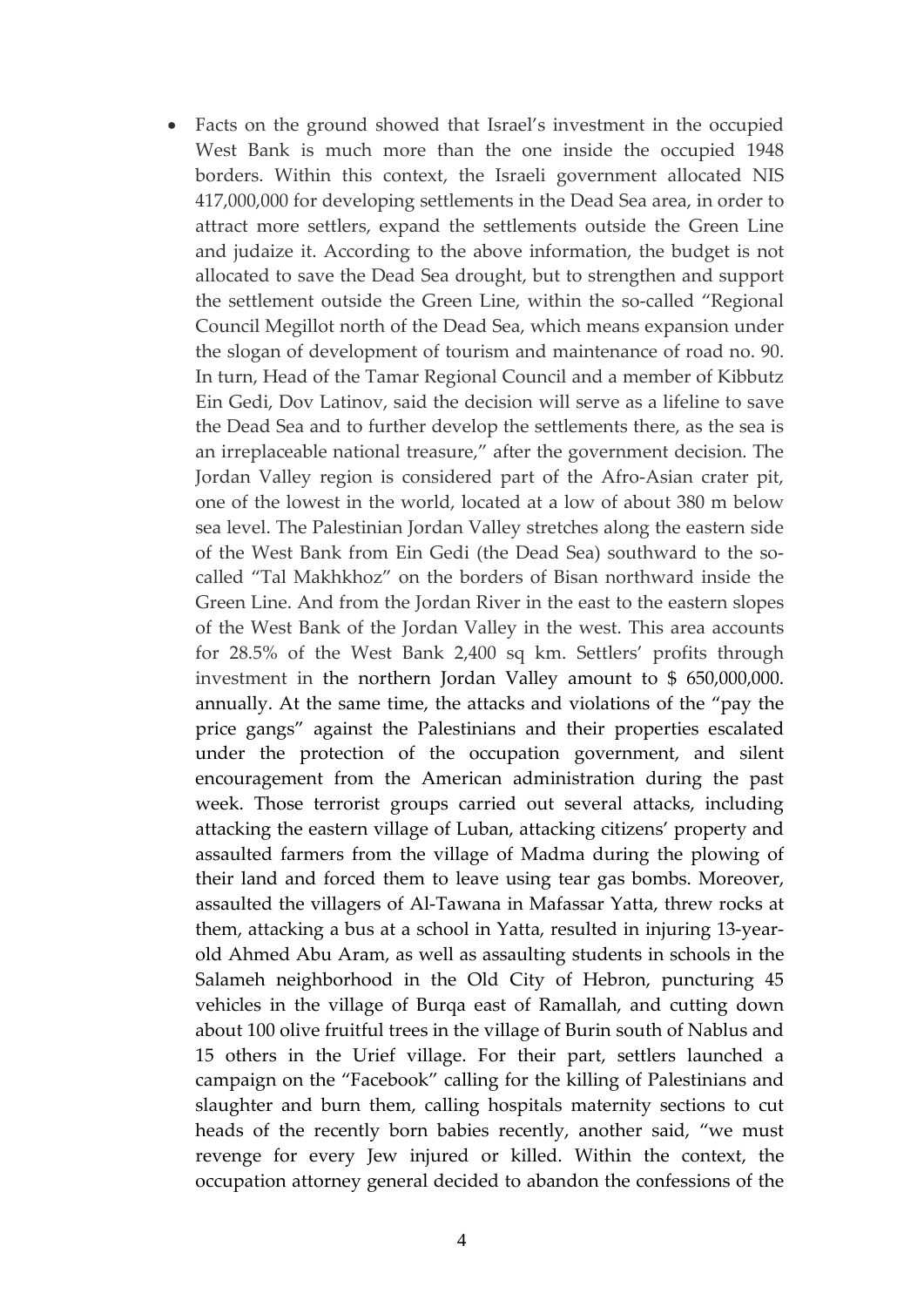perpetrators of the crime of burning the family of Duabsha, in the village of Duma, south of the city of Nablus, 2 years ago under the pretext that the confessions are illegal because they are obtained in an unusual ways. Moreover, the Israeli Kern Keimet Fund decided not to allow the setting up a memorial of its son Moh'd Abu Khudair, who was killed after he was burned alive in a crime committed by 3 settlers in July 2014, in a forest around Jerusalem. On the other hand, the 3rd annual report of the Palestinian Center for Israeli Studies (MADAR), on the "Register of racist and supportive laws for the occupation and settlement," has been escalated and even accelerated by the Israeli right to enact legislation aimed at consecrating Israeli control of as much of the West Bank as possible. During the 3 years of the parliamentary mandate of the Knesset, 185 laws were passed, including 54 laws that were passed or entered into legislation. This clearly implies the involvement of the Knesset in imposing racist legislation aimed at restricting Palestinian citizens and controlling their land and property. Pal Legislation on the Judaization of Jerusalem and legislation on settlement expansion since the beginning of the Knesset's 20 mandate, it has dealt with 43 laws for the direct and indirect annexation of the occupied West Bank or settlements. The most important laws that have finally been passed are the Land Grab and Land Privileges Law, the Law for the Consolidation of Jerusalem, the Israeli Higher Education Law on Settlements Institutes, the University in Ariel, and 2 other academic colleges. The National Bureau said the positions of US officials helped radicalizing the behavior of Israelis in general and settlers in particular, it pointed out that the new escalation in the attacks and violations of the terrorist "paying the price gangs" would not have continued seriously in the last few days and weeks. (PNN 24 April 2018)

• A large police force secured yesterday the uprooting of dozens of old olive trees from lands of dozens of dunums of land in Sur Baher near the Armon Hanatziv neighborhood in East Jerusalem. The area was expropriated for public use in 1970, but only 35 years later it was planned as a residential neighborhood of 180 housing units. The Government decided to allocate the units for members of the security forces. In 1970, the Minister of Finance announced the expropriation of thousands of dunums in the area of Sur Baher and Jabal Mukaber, on which the Armon Hanatziv neighborhood (AKA East Talpiot) was later built. The area from which the olive trees were uprooted yesterday in the Ghazail area of the land of Sur Baher was also expropriated in 1970, but for years the state did not use it and the landowners continued to cultivate it and grow olive trees there. In 2005, construction plan No. 7977 was approved, which designated the